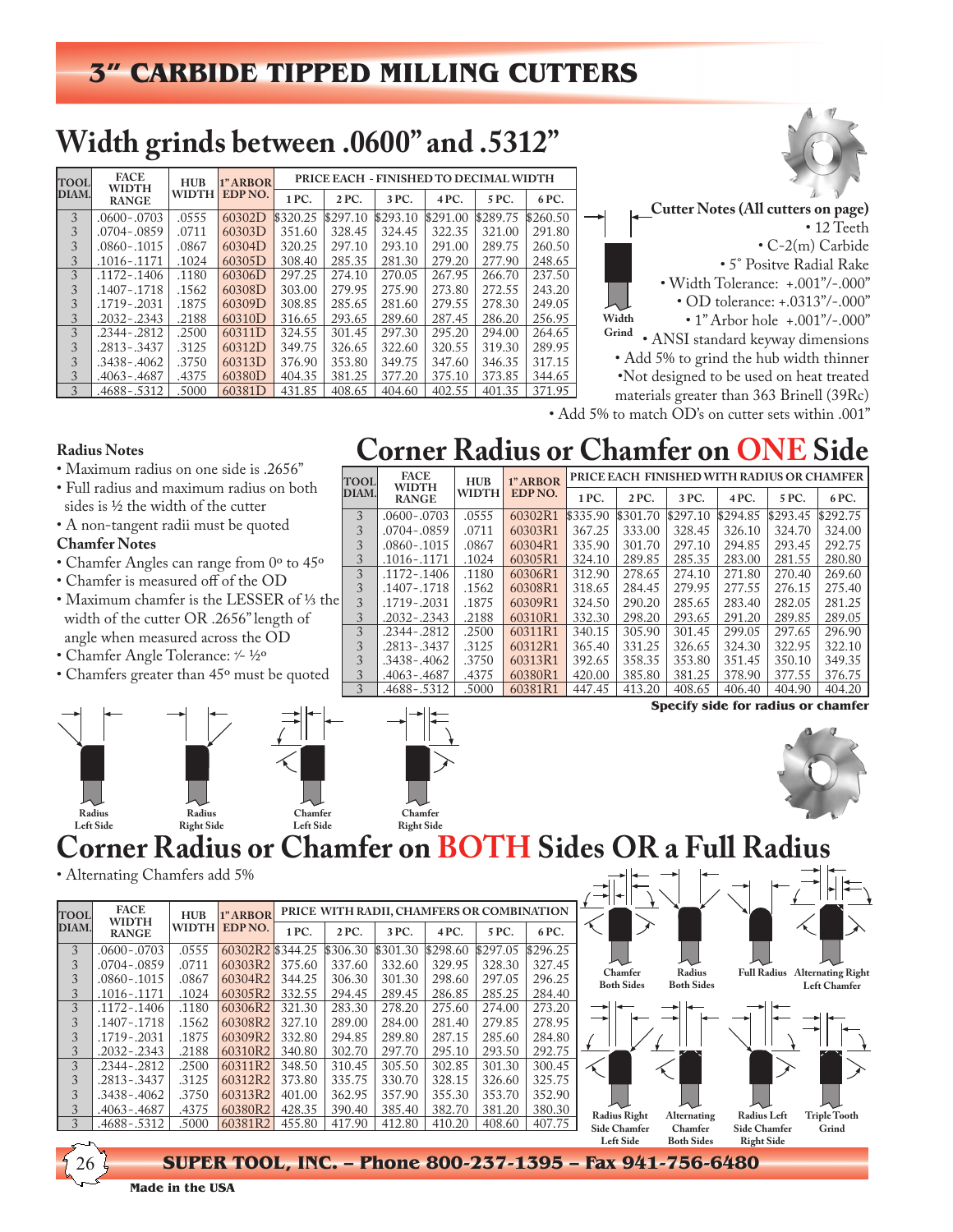# **Width grinds between .0600" and .5312"**

| <b>TOOL</b>    | <b>FACE</b><br><b>WIDTH</b> | <b>HUB</b>   | PRICE EACH - FINISHED TO DECIMAL WIDTH<br>1" ARBOR |          |          |          |          |          |          |  |  |
|----------------|-----------------------------|--------------|----------------------------------------------------|----------|----------|----------|----------|----------|----------|--|--|
| DIAM.          | <b>RANGE</b>                | <b>WIDTH</b> | EDP <sub>NO</sub> .                                | 1 PC.    | 2 PC.    | 3 PC.    | 4 PC.    | 5 PC.    | 6 PC.    |  |  |
| $\overline{4}$ | $.0600 - .0703$             | .0545        | 60360D                                             | \$366.65 | \$340.15 | \$335.30 | \$332.80 | \$331.30 | \$296.30 |  |  |
| $\overline{4}$ | .0704 - .0859               | .0701        | 60362D                                             | 409.90   | 383.30   | 378.45   | 375.95   | 374.50   | 339.45   |  |  |
| $\overline{4}$ | .0860-.1015                 | .0858        | 60364D                                             | 366.65   | 340.15   | 335.30   | 332.80   | 331.30   | 296.30   |  |  |
| $\overline{4}$ | $.1016 - .1171$             | .1014        | 60366D                                             | 421.75   | 395.15   | 390.30   | 387.90   | 386.30   | 351.25   |  |  |
| $\overline{4}$ | $.1172 - .1406$             | .1170        | 60314D                                             | 366.30   | 339.65   | 334.75   | 332.25   | 330.80   | 295.80   |  |  |
| $\overline{4}$ | .1407-.1718                 | .1562        | 60316D                                             | 374.00   | 347.45   | 342.60   | 340.15   | 338.60   | 303.60   |  |  |
| $\overline{4}$ | .1719 - .2031               | .1875        | 60318D                                             | 383.65   | 357.10   | 352.25   | 349.80   | 348.25   | 313.25   |  |  |
| $\overline{4}$ | .2032 - .2343               | .2188        | 60320D                                             | 393.55   | 367.00   | 362.10   | 359.65   | 358.05   | 323.10   |  |  |
| $\overline{4}$ | .2344 - .2812               | .2500        | 60322D                                             | 401.35   | 374.70   | 369.85   | 367.35   | 365.80   | 330.85   |  |  |
| $\overline{4}$ | .2813 - .3437               | .3125        | 60324D                                             | 424.55   | 398.00   | 393.10   | 390.65   | 389.10   | 354.20   |  |  |
| $\overline{4}$ | $.3438 - .4062$             | .3750        | 60326D                                             | 451.85   | 425.30   | 420.45   | 417.95   | 416.35   | 381.35   |  |  |
| $\overline{4}$ | .4063 - .4687               | .4375        | 60382D                                             | 479.25   | 452.75   | 447.80   | 445.35   | 443.75   | 408.85   |  |  |
| $\overline{4}$ | .4688-.5312                 | .5000        | 60383D                                             | 506.75   | 480.05   | 475.25   | 472.75   | 471.25   | 436.25   |  |  |

**Width Grind Cutter Notes (All cutters on page)** • 14 Teeth • C-2(m) Carbide • 5° Positve Radial Rake • Width Tolerance: +.001"/-.000" • OD tolerance: +.0313"/-.000" • 1" Arbor hole +.001"/-.000" • ANSI standard keyway dimensions • Add 5% to grind the hub width thinner •Not designed to be used on heat treated materials greater than 363 Brinell (39Rc) • Add 5% to match OD's on cutter sets within .001"

#### **Radius Notes**

- Maximum radius on one side is .2656"
- Full radius and maximum radius on both sides is 1/2 the width of the cutter
- A non-tangent radii must be quoted

#### **Chamfer Notes**

- Chamfer Angles can range from 0º to 45º
- Chamfer is measured off of the OD
- Maximum chamfer is the LESSER of 1/3 the width of the cutter OR .2656" length of angle when measured across the OD
- Chamfer Angle Tolerance: ½ ½
- Chamfers greater than 45º must be quoted



# **Corner Radius or Chamfer on ONE Side**

| <b>TOOL</b>    | <b>FACE</b><br><b>WIDTH</b> | <b>HUB</b> | 1" ARBOR            | PRICE EACH FINISHED WITH RADIUS OR CHAMFER |          |          |          |          |          |  |  |
|----------------|-----------------------------|------------|---------------------|--------------------------------------------|----------|----------|----------|----------|----------|--|--|
| DIAM.          | <b>RANGE</b>                | WIDTH      | EDP <sub>NO</sub> . | 1 PC.                                      | 2 PC.    | 3 PC.    | 4 PC.    | 5 PC.    | 6 PC.    |  |  |
| $\overline{4}$ | $.0600 - .0703$             | .0545      | 60360R1             | \$383.60                                   | \$345.10 | \$339.75 | \$336.90 | \$335.30 | \$334.40 |  |  |
| $\overline{4}$ | .0704 - .0859               | .0701      | 60362R1             | 426.75                                     | 388.25   | 382.90   | 380.05   | 378.45   | 377.55   |  |  |
| $\overline{4}$ | $.0860 - .1015$             | .0858      | 60364R1             | 383.60                                     | 345.10   | 339.75   | 336.90   | 335.30   | 334.40   |  |  |
| $\overline{4}$ | .1016-.1171                 | .1014      | 60366R1             | 438.70                                     | 400.15   | 394.75   | 392.00   | 390.30   | 389.40   |  |  |
| $\overline{4}$ | $.1172 - .1406$             | .1170      | 60314R1             | 383.20                                     | 344.65   | 339.25   | 336.45   | 334.75   | 333.90   |  |  |
| $\overline{4}$ | .1407-.1718                 | .1562      | 60316R1             | 390.90                                     | 352.35   | 347.05   | 344.25   | 342.60   | 341.65   |  |  |
| $\overline{4}$ | .1719 - .2031               | .1875      | 60318R1             | 400.65                                     | 362.10   | 356.70   | 353.90   | 352.25   | 351.30   |  |  |
| $\overline{4}$ | $.2032 - .2343$             | .2188      | 60320R1             | 410.50                                     | 371.90   | 366.55   | 363.80   | 362.10   | 361.15   |  |  |
| $\overline{4}$ | .2344 - .2812               | .2500      | 60322R1             | 418.20                                     | 379.65   | 374.25   | 371.45   | 369.85   | 368.95   |  |  |
| $\overline{4}$ | .2813 - .3437               | .3125      | 60324R1             | 441.50                                     | 402.90   | 397.60   | 394.80   | 393.10   | 392.15   |  |  |
| $\overline{4}$ | .3438 - .4062               | .3750      | 60326R1             | 468.70                                     | 430.20   | 424.80   | 422.00   | 420.45   | 419.45   |  |  |
| $\overline{4}$ | $.4063 - .4687$             | .4375      | 60382R1             | 496.20                                     | 457.70   | 452.25   | 449.50   | 447.80   | 446.90   |  |  |
| $\overline{4}$ | .4688-.5312                 | .5000      | 60383R1             | 523.65                                     | 485.15   | 479.75   | 476.95   | 475.25   | 474.40   |  |  |





27

# Corner Radius or Chamfer on BOTH Sides OR a Full Radius<br>
Alternating Chamfers add 5%

**Chamfer Right Side**

• Alternating Chamfers add 5%

| <b>TOOL</b> | <b>FACE</b><br>WIDTH | <b>HUB</b>   | 1"ARBOR          |        |          | PRICE WITH RADII, CHAMFERS OR COMBINATION |        |          |          |                          |                         |                         | .                                               |
|-------------|----------------------|--------------|------------------|--------|----------|-------------------------------------------|--------|----------|----------|--------------------------|-------------------------|-------------------------|-------------------------------------------------|
| DIAM.       | <b>RANGE</b>         | <b>WIDTH</b> | EDP NO.          | 1 PC.  | 2 PC.    | 3 PC.                                     | 4PC.   | 5 PC.    | 6 PC.    |                          |                         |                         |                                                 |
| 4           | $.0600 - .0703$      | .0545        | 60360R2 \$392.65 |        | \$350.15 | $$344.15$ \$341.10                        |        | \$339.25 | \$338.25 |                          |                         |                         |                                                 |
|             | $.0704 - .0859$      | .0701        | 60362R2          | 435.65 | 393.25   | 387.30                                    | 384.25 | 382.35   | 381.35   | ハナ<br>Chamfer            | д.<br>Radius            | <b>Full Radius</b>      |                                                 |
|             | $.0860 - .1015$      | .0858        | 60364R2          | 392.65 | 350.15   | 344.15                                    | 341.10 | 339.25   | 338.25   | <b>Both Sides</b>        | <b>Both Sides</b>       |                         | <b>Alternating Right</b><br><b>Left Chamfer</b> |
|             | $.1016 - .1171$      | .1014        | 60366R2          | 447.60 | 405.15   | 399.15                                    | 396.15 | 394.25   | 393.25   |                          |                         |                         |                                                 |
| 4           | $.1172 - .1406$      | .1170        | 60314R2          | 392.05 | 349.60   | 343.65                                    | 340.60 | 338.75   | 337.70   |                          |                         |                         |                                                 |
|             | $.1407 - .1718$      | .1562        | 60316R2          | 399.85 | 357.45   | 351.40                                    | 348.40 | 346.45   | 345.50   |                          |                         |                         |                                                 |
|             | .1719 - .2031        | .1875        | 60318R2          | 409.60 | 367.10   | 361.15                                    | 358.05 | 356.15   | 355.25   |                          |                         |                         |                                                 |
| 4           | $.2032 - .2343$      | .2188        | 60320R2          | 419.40 | 376.90   | 371.00                                    | 367.95 | 366.10   | 365.10   |                          |                         |                         |                                                 |
| 4           | .2344 - .2812        | .2500        | 60322R2          | 427.10 | 384.65   | 378.70                                    | 375.60 | 373.80   | 372.75   |                          |                         |                         |                                                 |
|             | .2813 - .3437        | .3125        | 60324R2          | 450.40 | 407.95   | 402.00                                    | 398.95 | 397.05   | 396.10   |                          |                         |                         |                                                 |
|             | $.3438 - .4062$      | .3750        | 60326R2          | 477.70 | 435.20   | 429.25                                    | 426.20 | 424.40   | 423.35   |                          |                         |                         |                                                 |
|             | $.4063 - .4687$      | .4375        | 60382R2          | 505.10 | 462.65   | 456.75                                    | 453.60 | 451.75   | 450.85   | ᅛ<br><b>Radius Right</b> | ᅛ<br><b>Alternating</b> | ᄉ<br><b>Radius Left</b> | ハー<br><b>Triple Tooth</b>                       |
|             | .4688-.5312          | .5000        | 60383R2          | 532.55 | 490.15   | 484.10                                    | 481.05 | 479.20   | 478.15   | <b>Side Chamfer</b>      | Chamfer                 | <b>Side Chamfer</b>     | Grind                                           |
|             |                      |              |                  |        |          |                                           |        |          |          | <b>Left Side</b>         | <b>Both Sides</b>       | <b>Right Side</b>       | ∽∽                                              |

**SUPER TOOL, INC. – www.supertoolinc.com – sales@supertoolinc.com**

**Made in the USA**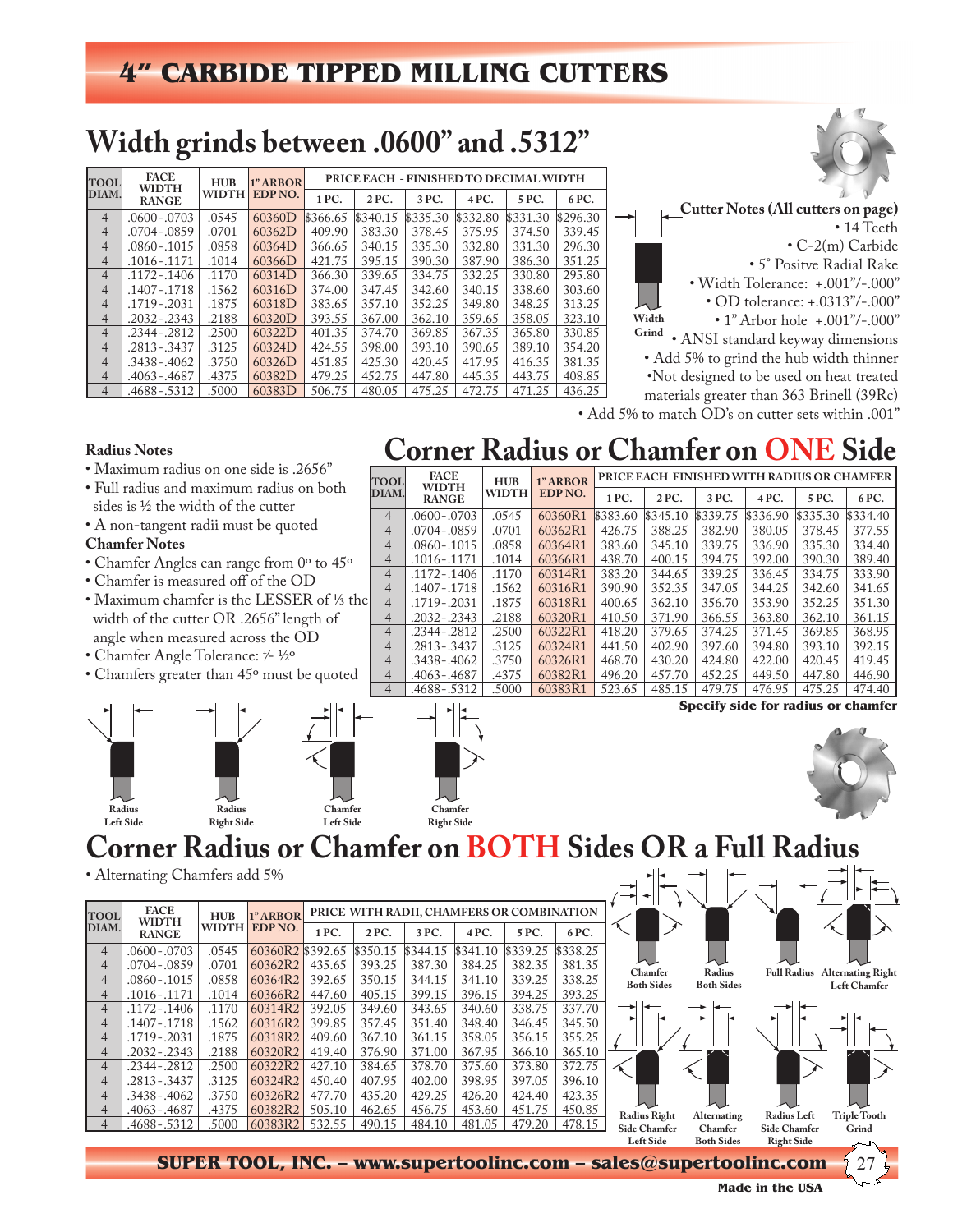# **Width grinds between .0704" and .5312"**

| <b>TOOL</b>    | <b>FACE</b><br><b>WIDTH</b> | <b>HUB</b>   | 1" ARBOR |          |          | PRICE EACH - FINISHED TO DECIMAL WIDTH |          |          |          |
|----------------|-----------------------------|--------------|----------|----------|----------|----------------------------------------|----------|----------|----------|
| DIAM.          | <b>RANGE</b>                | <b>WIDTH</b> | EDP NO.  | 1 PC.    | 2 PC.    | 3 PC.                                  | 4 PC.    | 5 PC.    | 6 PC.    |
| 5              | .0704 - .0859               | .0691        | 60368D   | \$490.30 | \$463.05 | \$458.10                               | \$455.60 | \$454.10 | \$418.25 |
|                | .0860-.1015                 | .0848        | 60370D   | 430.80   | 403.60   | 398.70                                 | 396.15   | 394.65   | 358.70   |
|                | .1016 - .1171               | .1004        | 60372D   | 466.55   | 439.40   | 434.40                                 | 431.90   | 430.35   | 394.60   |
| 5              | .1172-.1406                 | .1160        | 60328D   | 420.45   | 393.10   | 388.25                                 | 385.65   | 384.20   | 348.35   |
| $\overline{5}$ | $.1407 - .1718$             | .1562        | 60330D   | 431.95   | 404.75   | 399.85                                 | 397.20   | 395.70   | 359.85   |
|                | $.1719 - .2031$             | .1875        | 60332D   | 451.50   | 424.35   | 419.40                                 | 416.90   | 415.30   | 379.45   |
| 5              | $.2032 - .2343$             | .2188        | 60334D   | 471.05   | 443.75   | 438.85                                 | 436.30   | 434.75   | 398.95   |
|                | .2344 - .2812               | .2500        | 60336D   | 490.35   | 463.10   | 458.25                                 | 455.70   | 454.20   | 418.30   |
| $\overline{5}$ | .2813 - .3437               | .3125        | 60338D   | 523.40   | 496.20   | 491.30                                 | 488.70   | 487.20   | 451.40   |
|                | $.3438 - .4062$             | .3750        | 60340D   | 558.45   | 531.25   | 526.40                                 | 523.80   | 522.25   | 486.50   |
|                | .4063 - .4687               | .4375        | 60384D   | 585.90   | 558.75   | 553.90                                 | 551.30   | 549.70   | 513.90   |
|                | .4688-.5312                 | .5000        | 60385D   | 613.40   | 586.15   | 581.25                                 | 578.70   | 577.15   | 541.30   |

**Cutter Notes (All cutters on page)** • 16 Teeth • C-2(m) Carbide • 5° Positve Radial Rake • Width Tolerance: +.001"/-.000" • OD tolerance: +.0313"/-.000" • 1" Arbor hole +.001"/-.000" • ANSI standard keyway dimensions • Add 5% to grind the hub width thinner •Not designed to be used on heat treated materials greater than 363 Brinell (39Rc) • Add 5% to match OD's on cutter sets within .001" **Width Grind**

#### **Radius Notes**

- Maximum radius on one side is .2656"
- Full radius and maximum radius on both sides is 1/2 the width of the cutter
- A non-tangent radii must be quoted

#### **Chamfer Notes**

- Chamfer Angles can range from 0º to 45º
- Chamfer is measured off of the OD
- Maximum chamfer is the LESSER of 1/3 the width of the cutter OR .2656" length of angle when measured across the OD
- Chamfer Angle Tolerance: ½ ½
- Chamfers greater than 45º must be quoted



# **Corner Radius or Chamfer on ONE Side**

| <b>TOOL</b> | <b>FACE</b><br><b>WIDTH</b> | <b>HUB</b>   | 1" ARBOR            | PRICE EACH FINISHED WITH RADIUS OR CHAMFER |          |          |          |          |          |  |  |  |
|-------------|-----------------------------|--------------|---------------------|--------------------------------------------|----------|----------|----------|----------|----------|--|--|--|
| DIAM.       | <b>RANGE</b>                | <b>WIDTH</b> | EDP <sub>NO</sub> . | 1 PC.                                      | 2 PC.    | 3 PC.    | 4 PC.    | 5 PC.    | 6 PC.    |  |  |  |
| 5           | $.0704 - .0859$             | .0691        | 60368R1             | \$507.40                                   | \$468.05 | \$462.60 | \$459.70 | \$457.95 | \$457.10 |  |  |  |
|             | $.0860 - .1015$             | .0848        | 60370R1             | 448.00                                     | 408.60   | 403.10   | 400.30   | 398.55   | 397.60   |  |  |  |
|             | $.1016 - .1171$             | .1004        | 60372R1             | 483.70                                     | 444.40   | 438.85   | 436.05   | 434.25   | 433.40   |  |  |  |
|             | .1172-.1406                 | .1160        | 60328R1             | 437.50                                     | 398.15   | 392.75   | 389.85   | 388.15   | 387.25   |  |  |  |
| 5           | .1407 - .1718               | .1562        | 60330R1             | 449.10                                     | 409.70   | 404.25   | 401.45   | 399.65   | 398.80   |  |  |  |
|             | .1719 - .2031               | .1875        | 60332R1             | 468.60                                     | 429.30   | 423.80   | 420.95   | 419.25   | 418.30   |  |  |  |
|             | $.2032 - .2343$             | .2188        | 60334R1             | 488.10                                     | 448.75   | 443.30   | 440.50   | 438.70   | 437.80   |  |  |  |
|             | .2344 - .2812               | .2500        | 60336R1             | 507.50                                     | 468.25   | 462.65   | 459.85   | 458.10   | 457.15   |  |  |  |
|             | $.2813 - .3437$             | .3125        | 60338R1             | 540.55                                     | 501.15   | 495.70   | 492.85   | 491.20   | 490.25   |  |  |  |
|             | $.3438 - .4062$             | .3750        | 60340R1             | 575.60                                     | 536.25   | 530.75   | 527.90   | 526.30   | 525.35   |  |  |  |
|             | $.4063 - .4687$             | .4375        | 60384R1             | 603.05                                     | 563.75   | 558.20   | 555.40   | 553.65   | 552.75   |  |  |  |
| 5           | .4688-.5312                 | .5000        | 60385R1             | 630.45                                     | 591.20   | 585.70   | 582.90   | 581.05   | 580.20   |  |  |  |

**Specify side for radius or chamfer**



# **Corner Radius or Chamfer on BOTH Sides OR a Full Radius**

• Alternating Chamfers add 5%

| <b>TOOL</b>    | <b>FACE</b><br><b>WIDTH</b> | <b>HUB</b>   | 1" ARBOR            |          | PRICE WITH RADII, CHAMFERS OR COMBINATION |          |          |          |          |
|----------------|-----------------------------|--------------|---------------------|----------|-------------------------------------------|----------|----------|----------|----------|
| DIAM.          | <b>RANGE</b>                | <b>WIDTH</b> | EDP <sub>NO</sub> . | 1 PC.    | 2 PC.                                     | 3 PC.    | 4PC.     | 5 PC.    | 6 PC.    |
| 5              | .0704-.0859                 | .0691        | 60368R2             | \$525.25 | \$478.05                                  | \$471.40 | \$468.00 | \$465.95 | \$464.90 |
| 5              | $.0860 - .1015$             | .0848        | 60370R2             | 465.80   | 418.55                                    | 411.95   | 408.55   | 406.50   | 405.45   |
| 5              | .1016-.1171                 | .1004        | 60372R2             | 501.50   | 454.30                                    | 447.70   | 444.30   | 442.30   | 441.15   |
| 5              | $.1172 - .1406$             | .1160        | 60328R2             | 455.35   | 408.15                                    | 401.55   | 398.10   | 396.10   | 395.00   |
| 5              | $.1407 - .1718$             | .1562        | 60330R2             | 466.90   | 419.70                                    | 413.10   | 409.70   | 407.65   | 406.50   |
| 5              | .1719 - .2031               | .1875        | 60332R2             | 486.50   | 439.25                                    | 432.60   | 429.25   | 427.20   | 426.10   |
| 5              | $.2032 - .2343$             | .2188        | 60334R2             | 505.85   | 458.80                                    | 452.15   | 448.75   | 446.70   | 445.60   |
| 5              | .2344 - .2812               | .2500        | 60336R2             | 525.35   | 478.10                                    | 471.45   | 468.15   | 466.15   | 465.00   |
| $\overline{5}$ | $.2813 - .3437$             | .3125        | 60338R2             | 558.30   | 511.15                                    | 504.60   | 501.10   | 499.05   | 498.00   |
|                | $.3438 - .4062$             | .3750        | 60340R2             | 593.45   | 546.20                                    | 539.70   | 536.20   | 534.15   | 533.15   |
| 5              | .4063-.4687                 | .4375        | 60384R2             | 620.95   | 573.65                                    | 567.05   | 563.70   | 561.65   | 560.55   |
|                | .4688-.5312                 | .5000        | 60385R2             | 648.30   | 601.15                                    | 594.55   | 591.20   | 589.05   | 587.95   |



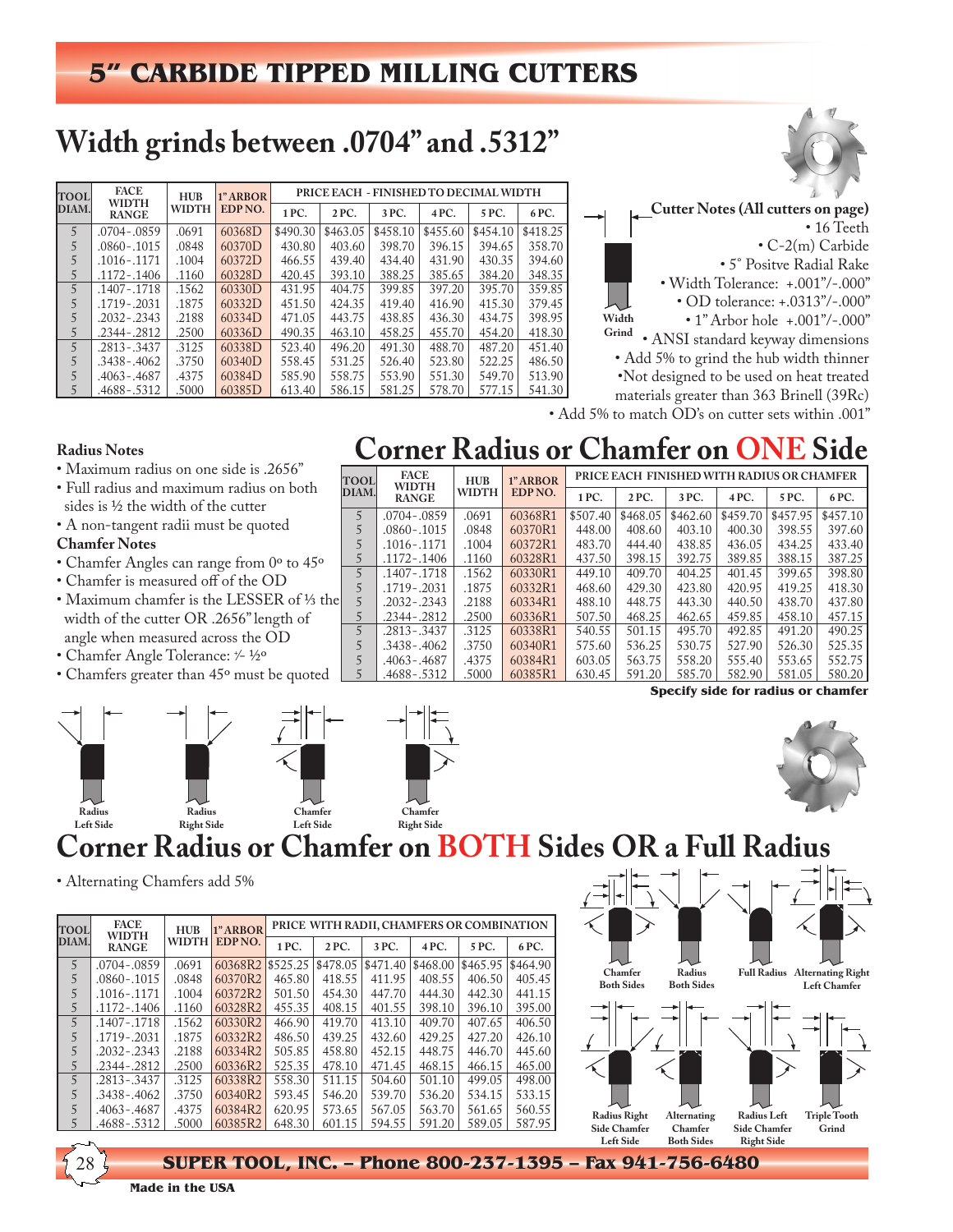## **Width grinds between .0704" up to .5312"**

| <b>TOOL</b> | <b>FACE</b><br><b>WIDTH</b> | <b>HUB</b>   | 1" ARBOR | PRICE EACH - FINISHED TO DECIMAL WIDTH |          |          |          |          |          |  |  |
|-------------|-----------------------------|--------------|----------|----------------------------------------|----------|----------|----------|----------|----------|--|--|
| DIAM.       | <b>RANGE</b>                | <b>WIDTH</b> | EDP NO.  | 1 PC.                                  | 2 PC.    | 3 PC.    | 4 PC.    | 5 PC.    | 6 PC.    |  |  |
| 6           | .0704-.0859                 | .0681        | 60374D   | \$545.60                               | \$517.15 | \$512.05 | \$509.40 | \$507.70 | \$470.35 |  |  |
| 6           | $.0860 - .1015$             | .0838        | 60376D   | 508.35                                 | 479.95   | 474.80   | 472.20   | 470.50   | 433.15   |  |  |
| 6           | .1016-.1171                 | .0994        | 60378D   | 547.20                                 | 518.85   | 513.60   | 510.95   | 509.40   | 471.95   |  |  |
| 6           | .1172-.1406                 | .1150        | 60342D   | 520.70                                 | 492.35   | 487.20   | 484.50   | 482.90   | 445.55   |  |  |
| 6           | $.1407 - .1718$             | .1562        | 60344D   | 540.15                                 | 511.85   | 506.70   | 504.00   | 502.40   | 465.00   |  |  |
| 6           | .1719 - .2031               | .1875        | 60346D   | 559.70                                 | 531.25   | 526.25   | 523.40   | 521.80   | 484.45   |  |  |
| 6           | $.2032 - .2343$             | .2188        | 60348D   | 579.15                                 | 550.75   | 545.60   | 542.90   | 541.30   | 503.95   |  |  |
| 6           | .2344-.2812                 | .2500        | 60350D   | 606.05                                 | 577.70   | 572.45   | 569.80   | 568.25   | 530.80   |  |  |
| 6           | .2813 - .3437               | .3125        | 60352D   | 629.80                                 | 601.35   | 596.25   | 593.55   | 592.00   | 554.55   |  |  |
| 6           | .3438-.4062                 | .3750        | 60354D   | 651.15                                 | 622.65   | 617.60   | 614.90   | 613.30   | 575.85   |  |  |
| 6           | $.4063 - .4687$             | .4375        | 60386D   | 678.50                                 | 650.10   | 645.00   | 642.30   | 640.70   | 603.30   |  |  |
| 6           | .4688-.5312                 | .5000        | 60387D   | 705.95                                 | 677.60   | 672.40   | 669.75   | 668.15   | 630.75   |  |  |

**TOOL DIAM.**

**FACE WIDTH RANGE**

**HUB WIDTH** **1" ARBOR EDP NO.**

6 .0704-.0859 .0681 60374R1 \$563.00 \$522.15 \$516.40 \$513.50 \$511.70 \$510.75 6 .0860-.1015 .0838 .0376R1 525.80 484.90 479.20 476.30 474.50 473.55 6 .1016-.1171 .0994 60378R1 564.70 523.75 518.00 515.05 513.25 512.35 6 .1172-.1406 .1150 60342R1 538.20 497.30 491.55 488.60 486.85 485.90 6  $\frac{1.1407 - 1.718}{1.1662}$   $\frac{1.662}{60344R1}$  557.70 516.85 511.05 508.20 506.35 505.40<br>6 .1719 - 2031 .1875 60346R1 577.15 536.25 530.55 527.60 525.80 524.90 6 .1719-.2031 .1875 60346R1 577.15 536.25 530.55 527.60 525.80 524.90 6 .2032-.2343 .2188 .20348R1 596.60 555.75 550.10 547.00 545.35 544.35 6 .2344-.2812 .2500 60350R1 623.55 582.70 576.95 574.00 572.20 571.20 6 .2813-.3437 .3125  $\mid$  60352R1  $\mid$  647.25  $\mid$  606.40  $\mid$  600.75  $\mid$  597.75  $\mid$  595.95  $\mid$  594.95 6 .3438-.4062 .3750 .60354R1 668.55 627.70 621.95 619.00 617.25 616.30

 $\frac{1}{\sqrt{2}}$ 

**Corner Radius or Chamfer on ONE Side**



**Width Grind Cutter Notes (All cutters on page)** • 18 Teeth • C-2(m) Carbide • 5° Positve Radial Rake • Width Tolerance: +.001"/-.000" • OD tolerance: +.0313"/-.000" • 1" Arbor hole +.001"/-.000" • ANSI standard keyway dimensions • Add 5% to grind the hub width thinner •Not designed to be used on heat treated materials greater than 363 Brinell (39Rc)

• Add 5% to match OD's on cutter sets within .001"

**PRICE EACH FINISHED WITH RADIUS OR CHAMFER 1 PC. 2 PC. 3 PC. 4 PC. 5 PC. 6 PC.**

#### **Radius Notes**

- Maximum radius on one side is .2656"
- Full radius and maximum radius on both sides is 1/2 the width of the cutter
- A non-tangent radii must be quoted

#### **Chamfer Notes**

**Radius Left Side**

- Chamfer Angles can range from 0º to 45º
- Chamfer is measured off of the OD
- Maximum chamfer is the LESSER of 1/3 the width of the cutter OR .2656" length of angle when measured across the OD
- Chamfer Angle Tolerance:  $\frac{1}{2}$ <sup>o</sup>
- Chamfers greater than 45º must be quoted

**Radius Right Side**



<u>6 | .4688-.5312 | .5000 | 60387R1 | 723.45 | 682.55 | 676.80 | 673.90 | 672.15 | 671.10</u> **Specify side for radius or chamfer**



• Alternating Chamfers add 5%

|                 | .                   |          |          |          |          |                                           |        |                  |              |                              |             |
|-----------------|---------------------|----------|----------|----------|----------|-------------------------------------------|--------|------------------|--------------|------------------------------|-------------|
|                 |                     |          |          |          |          | PRICE WITH RADII, CHAMFERS OR COMBINATION |        | 1" ARBOR         | <b>HUB</b>   | <b>FACE</b>                  | <b>TOOL</b> |
|                 |                     | 6 PC.    | 5 PC.    | 4 PC.    | 3 PC.    | 2 PC.                                     | 1 PC.  | EDP NO.          | <b>WIDTH</b> | <b>WIDTH</b><br><b>RANGE</b> | DIAM.       |
| ᄉ<br>Radius     | ハコ<br>Chamfer       | \$518.45 | \$519.65 | \$521.80 | \$525.35 | \$532.15                                  |        | 60374R2 \$580.90 | .0681        | .0704 - .0859                | 6           |
| <b>Both Sid</b> | <b>Both Sides</b>   | 481.25   | 482.45   | 484.55   | 488.10   | 494.95                                    | 543.65 | 60376R2          | .0838        | .0860-.1015                  | 6           |
|                 |                     | 520.15   | 521.25   | 523.40   | 526.90   | 533.75                                    | 582.55 | 60378R2          | .0994        | .1016-.1171                  | 6           |
|                 |                     | 493.65   | 494.85   | 496.95   | 500.45   | 507.35                                    | 556.10 | 60342R2          | .1150        | .1172-.1406                  | 6           |
|                 |                     | 513.15   | 514.30   | 516.40   | 519.95   | 526.75                                    | 575.55 | 60344R2          | .1562        | .1407 - .1718                | 6           |
|                 |                     | 532.65   | 533.85   | 535.95   | 539.40   | 546.20                                    | 594.95 | 60346R2          | .1875        | .1719 - .2031                | 6           |
|                 |                     | 552.10   | 553.25   | 555.40   | 558.90   | 565.75                                    | 614.45 | 60348R2          | .2188        | $.2032 - .2343$              | 6           |
|                 |                     | 579.05   | 580.10   | 582.25   | 585.80   | 592.60                                    | 641.35 | 60350R2          | .2500        | .2344-.2812                  | 6           |
|                 |                     | 602.75   | 603.90   | 606.05   | 609.55   | 616.40                                    | 665.05 | 60352R2          | .3125        | .2813 - .3437                | 6           |
|                 |                     | 624.10   | 625.20   | 627.35   | 630.85   | 637.65                                    | 686.35 | 60354R2          | .3750        | $.3438 - .4062$              | 6           |
| ハナ<br>Alternati | <b>Radius Right</b> | 651.50   | 652.65   | 654.80   | 658.30   | 665.05                                    | 713.85 | 60386R2          | .4375        | .4063 - .4687                | 6           |
| Chamfe          | <b>Side Chamfer</b> | 678.95   | 680.15   | 682.30   | 685.75   | 692.55                                    | 741.30 | 60387R2          | .5000        | .4688-.5312                  | 6           |
| <b>Both Sid</b> | Left Side           |          |          |          |          |                                           |        |                  |              |                              |             |

**Chamfer Left Side**

> **Both Sides Alternating Right Left Chamfer**

**Full Radius**



**SUPER TOOL, INC. – www.supertoolinc.com – sales@supertoolinc.com**

**Made in the USA**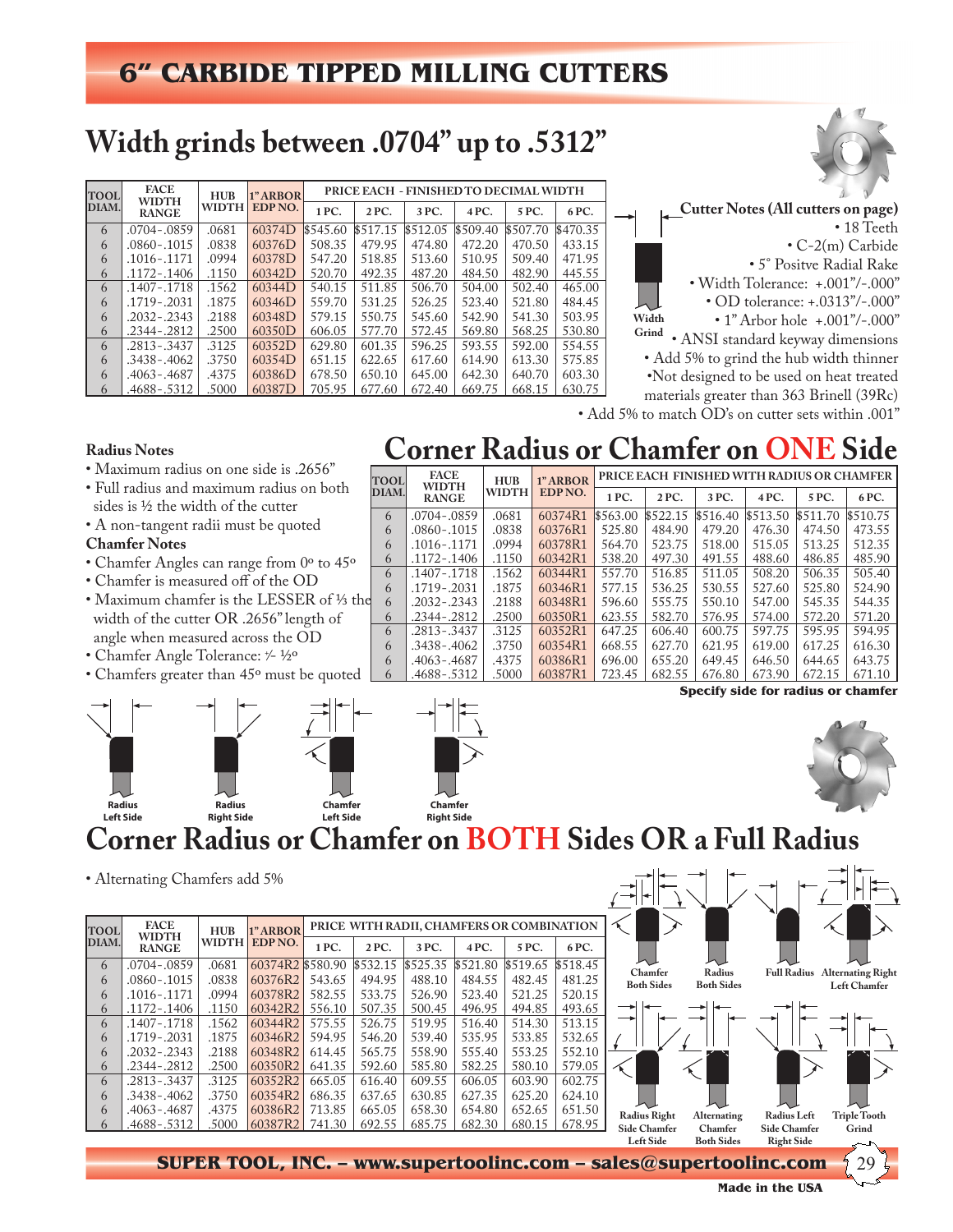## **Width grinds between .0600" and .5312"**

| <b>TOOL</b> | <b>FACE</b><br>WIDTH | <b>HUB</b> | 1" ARBOR | PRICE EACH - FINISHED TO DECIMAL WIDTH |          |          |          |          |          |
|-------------|----------------------|------------|----------|----------------------------------------|----------|----------|----------|----------|----------|
| DIAM.       | <b>RANGE</b>         | WIDTH      | EDP NO.  | 1 PC.                                  | 2 PC.    | 3 PC.    | 4PC.     | 5 PC.    | 6 PC.    |
| 3           | $.0600 - .0703$      | .0555      | 60202D   | \$337.40                               | \$314.60 | \$310.35 | \$308.25 | \$306.95 | \$276.90 |
| 3           | .0704-.0859          | .0711      | 60203D   | 395.25                                 | 372.45   | 368.30   | 366.25   | 364.95   | 334.85   |
| 3           | .0860-.1015          | .0867      | 60204D   | 337.40                                 | 314.60   | 310.35   | 308.25   | 306.95   | 276.90   |
| 3           | .1016-.1171          | .1024      | 60205D   | 315.90                                 | 293.05   | 288.90   | 286.85   | 285.50   | 255.55   |
| 3           | $.1172 - .1406$      | .1180      | 60206D   | 291.90                                 | 269.15   | 265.00   | 262.95   | 261.50   | 231.55   |
| 3           | .1407-.1718          | .1562      | 60208D   | 303.65                                 | 280.85   | 276.70   | 274.60   | 273.20   | 243.20   |
| 3           | .1719 - .2031        | .1875      | 60209D   | 315.35                                 | 292.55   | 288.40   | 286.30   | 284.95   | 254.95   |
| 3           | $.2032 - .2343$      | .2188      | 60210D   | 327.00                                 | 304.25   | 300.15   | 297.95   | 296.70   | 266.60   |
| 3           | .2344-.2812          | .2500      | 60211D   | 338.80                                 | 316.00   | 311.85   | 309.80   | 308.40   | 278.40   |
| 3           | .2813 - .3437        | .3125      | 60212D   | 365.65                                 | 342.80   | 338.70   | 336.60   | 335.25   | 305.25   |
| 3           | $.3438 - .4062$      | .3750      | 60213D   | 392.65                                 | 369.85   | 365.65   | 363.55   | 362.20   | 332.15   |
| 3           | .4063 - .4687        | .4375      | 60280D   | 429.45                                 | 406.65   | 402.55   | 400.45   | 399.10   | 369.10   |
| 3           | .4688-.5312          | .5000      | 60281D   | 470.50                                 | 447.70   | 443.60   | 441.50   | 440.15   | 410.15   |



**Cutter Notes (All cutters on page)** • 16 Teeth • C-5 Carbide • 1° - 3° Positve Radial Rake • Width Tolerance: +.001"/-.000" • OD tolerance: +.0313"/-.000" • 1" Arbor hole +.001"/-.000" • ANSI standard keyway dimensions • Add 5% to grind the hub width thinner •Not designed to be used on heat treated materials greater than 475 Brinell (50Rc) • Add 5% to match OD's on cutter sets within .001" **Width Grind**

#### **Radius Notes**

- Maximum radius on one side is .2656"
- Full radius and maximum radius on both sides is 1/2 the width of the cutter
- A non-tangent radii must be quoted

#### **Chamfer Notes**

- Chamfer Angles can range from 0º to 45º
- Chamfer is measured off of the OD
- Maximum chamfer is the LESSER of 1/3 the width of the cutter OR .2656" length of angle when measured across the OD
- Chamfer Angle Tolerance: ½ ½
- Chamfers greater than 45º must be quoted



# **Corner Radius or Chamfer on ONE Side**

| <b>TOOL</b> | <b>FACE</b><br><b>WIDTH</b> | 1" ARBOR<br><b>HUB</b> |         | PRICE EACH FINISHED WITH RADIUS OR CHAMFER |          |          |          |          |          |  |  |
|-------------|-----------------------------|------------------------|---------|--------------------------------------------|----------|----------|----------|----------|----------|--|--|
| DIAM.       | <b>RANGE</b>                | <b>WIDTH</b>           | EDP NO. | 1 PC.                                      | 2 PC.    | 3 PC.    | 4 PC.    | 5 PC.    | 6 PC.    |  |  |
| 3           | $.0600 - .0703$             | .0555                  | 60202R1 | \$352.60                                   | \$319.25 | \$314.60 | \$312.15 | \$310.70 | \$309.95 |  |  |
| 3           | $.0704 - .0859$             | .0711                  | 60203R1 | 410.55                                     | 377.15   | 372.50   | 370.10   | 368.65   | 367.90   |  |  |
| 3           | $.0860 - .1015$             | .0867                  | 60204R1 | 352.60                                     | 319.25   | 314.60   | 312.15   | 310.70   | 309.95   |  |  |
| 3           | $.1016 - .1171$             | .1024                  | 60205R1 | 331.20                                     | 297.75   | 293.10   | 290.75   | 289.30   | 288.45   |  |  |
| 3           | $.1172 - .1406$             | .1180                  | 60206R1 | 307.20                                     | 273.85   | 269.20   | 266.80   | 265.30   | 264.50   |  |  |
| 3           | .1407 - .1718               | .1562                  | 60208R1 | 318.85                                     | 285.55   | 280.90   | 278.55   | 276.95   | 276.25   |  |  |
| 3           | $.1719 - .2031$             | .1875                  | 60209R1 | 330.65                                     | 297.25   | 292.65   | 290.20   | 288.75   | 288.00   |  |  |
| 3           | $.2032 - .2343$             | .2188                  | 60210R1 | 342.35                                     | 308.95   | 304.30   | 301.85   | 300.45   | 299.65   |  |  |
| 3           | .2344 - .2812               | .2500                  | 60211R1 | 354.10                                     | 320.70   | 316.05   | 313.70   | 312.15   | 311.35   |  |  |
| 3           | $.2813 - .3437$             | .3125                  | 60212R1 | 380.90                                     | 347.50   | 342.85   | 340.45   | 339.00   | 338.25   |  |  |
| 3           | $.3438 - .4062$             | .3750                  | 60213R1 | 407.80                                     | 374.55   | 369.90   | 367.45   | 365.95   | 365.20   |  |  |
| 3           | $.4063 - .4687$             | .4375                  | 60280R1 | 444.80                                     | 411.35   | 406.75   | 404.35   | 402.90   | 402.20   |  |  |
| 3           | .4688-.5312                 | .5000                  | 60281R1 | 485.85                                     | 452.45   | 447.80   | 445.45   | 443.90   | 443.25   |  |  |

**Specify side for radius or chamfer**



• Alternating Chamfers add 5%

| <b>TOOL</b> | <b>FACE</b><br>WIDTH | <b>HUB</b> | 1"ARBOR             |        |          | PRICE WITH RADII, CHAMFERS OR COMBINATION |          |          |          |   |
|-------------|----------------------|------------|---------------------|--------|----------|-------------------------------------------|----------|----------|----------|---|
| DIAM.       | <b>RANGE</b>         | WIDTH      | EDP <sub>NO</sub> . | 1 PC.  | 2 PC.    | 3 PC.                                     | 4 PC.    | 5 PC.    | 6 PC.    | 不 |
| 3           | $.0600 - .0703$      | .0555      | 60202R2 \$361.00    |        | \$324.00 | \$318.75                                  | \$316.05 | \$314.50 | \$313.65 |   |
| 3           | $.0704 - .0859$      | .0711      | 60203R2             | 419.00 | 381.90   | 376.65                                    | 374.00   | 372.40   | 371.45   |   |
| 3           | $.0860 - .1015$      | .0867      | 60204R2             | 361.00 | 324.00   | 318.75                                    | 316.05   | 314.50   | 313.65   |   |
| 3           | $.1016 - .1171$      | .1024      | 60205R2             | 339.55 | 302.50   | 297.25                                    | 294.60   | 293.00   | 292.15   |   |
| 3           | $.1172 - .1406$      | .1180      | 60206R2             | 315.65 | 278.55   | 273.35                                    | 270.70   | 269.05   | 268.15   |   |
| 3           | $.1407 - .1718$      | .1562      | 60208R2             | 327.30 | 290.20   | 285.05                                    | 282.40   | 280.75   | 279.90   |   |
| 3           | .1719 - .2031        | .1875      | 60209R2             | 339.00 | 301.95   | 296.80                                    | 294.15   | 292.45   | 291.65   |   |
| 3           | $.2032 - .2343$      | .2188      | 60210R2             | 350.80 | 313.70   | 308.45                                    | 305.80   | 304.20   | 303.25   |   |
| 3           | .2344 - .2812        | .2500      | 60211R2             | 362.50 | 325.40   | 320.20                                    | 317.55   | 315.90   | 315.05   | ╱ |
| 3           | $.2813 - .3437$      | .3125      | 60212R2             | 389.35 | 352.25   | 347.05                                    | 344.35   | 342.75   | 341.85   |   |
| 3           | .3438-.4062          | .3750      | 60213R2             | 416.25 | 379.15   | 374.00                                    | 371.35   | 369.75   | 368.85   |   |
| 3           | .4063-.4687          | .4375      | 60280R2             | 453.20 | 416.10   | 410.95                                    | 408.30   | 406.60   | 405.75   |   |
| 3           | .4688-.5312          | .5000      | 60281R2             | 494.25 | 457.10   | 452.00                                    | 449.35   | 447.65   | 446.80   |   |





**Chamfer Right Side**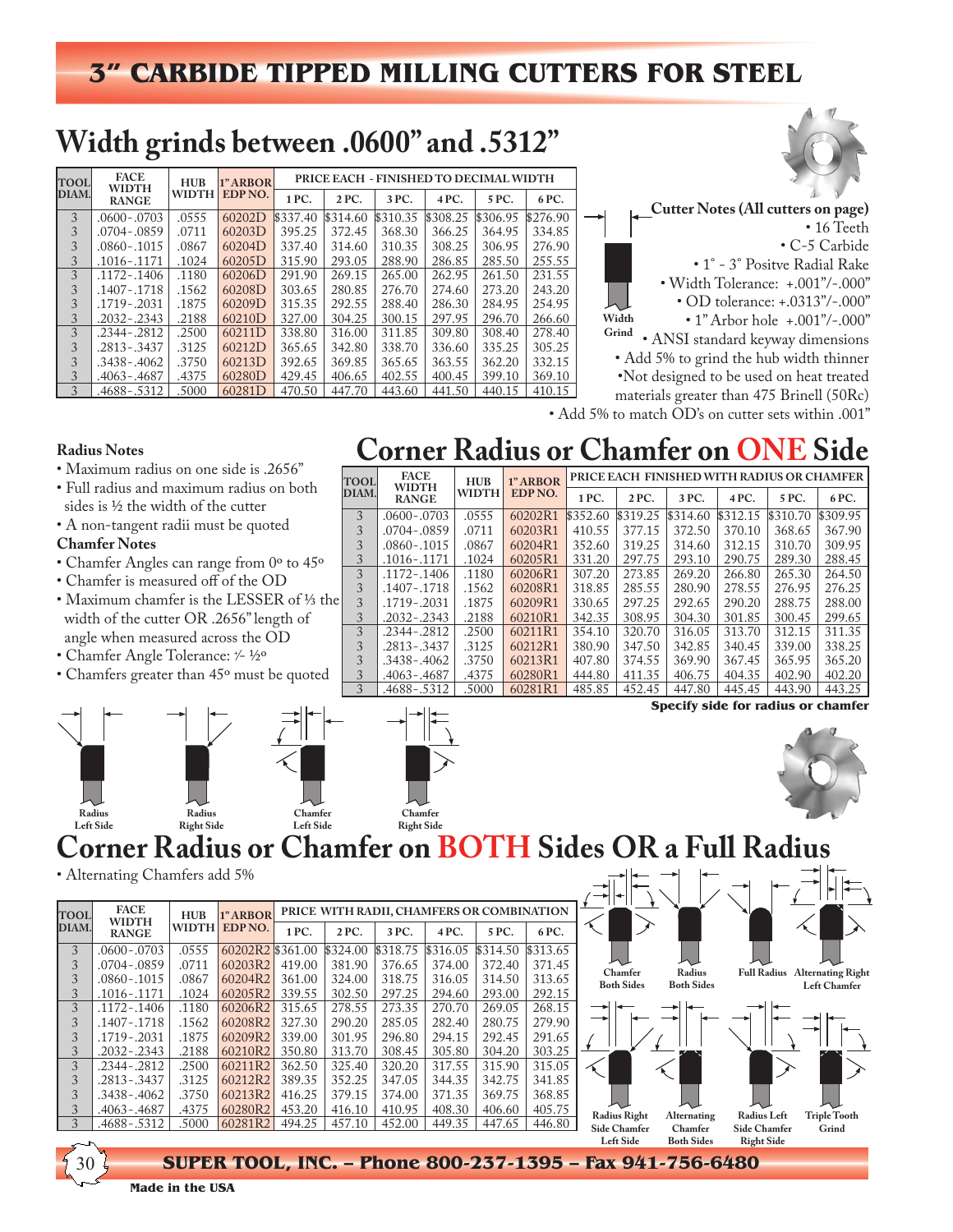**Width grinds between .0600" and .5312"**

| <b>TOOL</b>    | <b>FACE</b><br><b>WIDTH</b> | <b>HUB</b>   | 1" ARBOR            |          |          |          | PRICE EACH - FINISHED TO DECIMAL WIDTH |          |          |
|----------------|-----------------------------|--------------|---------------------|----------|----------|----------|----------------------------------------|----------|----------|
| DIAM.          | <b>RANGE</b>                | <b>WIDTH</b> | EDP <sub>NO</sub> . | 1 PC.    | 2 PC.    | 3 PC.    | 4 PC.                                  | 5 PC.    | 6 PC.    |
| $\overline{4}$ | $.0600 - .0703$             | .0545        | 60260D              | \$406.15 | \$379.80 | \$374.85 | \$372.30                               | \$370.75 | \$334.85 |
| $\overline{4}$ | $.0704 - .0859$             | .0701        | 60262D              | 437.60   | 411.30   | 406.35   | 403.80                                 | 402.30   | 366.40   |
| $\overline{4}$ | $.0860 - .1015$             | .0858        | 60264D              | 406.15   | 379.80   | 374.85   | 372.30                                 | 370.75   | 334.85   |
| $\overline{4}$ | $.1016 - .1171$             | .1014        | 60266D              | 388.00   | 361.65   | 356.70   | 354.15                                 | 352.55   | 316.65   |
| $\overline{4}$ | $.1172 - .1406$             | .1170        | 60214D              | 367.05   | 340.70   | 335.75   | 333.20                                 | 331.70   | 295.75   |
| $\overline{4}$ | .1407-.1718                 | .1562        | 60216D              | 389.10   | 362.75   | 357.85   | 355.25                                 | 353.75   | 317.85   |
| $\overline{4}$ | $.1719 - .2031$             | .1875        | 60218D              | 390.35   | 364.05   | 359.10   | 356.55                                 | 354.95   | 319.05   |
| $\overline{4}$ | .2032 - .2343               | .2188        | 60220D              | 409.20   | 382.90   | 377.95   | 375.35                                 | 373.90   | 338.00   |
| $\overline{4}$ | .2344 - .2812               | .2500        | 60222D              | 413.65   | 387.30   | 382.35   | 379.80                                 | 378.30   | 342.35   |
| $\overline{4}$ | .2813 - .3437               | .3125        | 60224D              | 442.70   | 416.45   | 411.45   | 408.95                                 | 407.40   | 371.45   |
| $\overline{4}$ | $.3438 - .4062$             | .3750        | 60226D              | 469.65   | 443.35   | 438.45   | 435.85                                 | 434.20   | 398.35   |
| $\overline{4}$ | $.4063 - .4687$             | .4375        | 60282D              | 513.90   | 487.55   | 482.65   | 480.00                                 | 478.50   | 442.60   |
| $\overline{4}$ | .4688-.5312                 | .5000        | 60283D              | 563.05   | 536.80   | 531.80   | 529.25                                 | 527.70   | 491.85   |

**Width Grind Cutter Notes (All cutters on page)** • 20 Teeth • C-5 Carbide • 1° - 3° Positve Radial Rake • Width Tolerance: +.001"/-.000" • OD tolerance: +.0313"/-.000" • 1" Arbor hole +.001"/-.000" • ANSI standard keyway dimensions • Add 5% to grind the hub width thinner •Not designed to be used on heat treated materials greater than 475 Brinell (50Rc)

• Add 5% to match OD's on cutter sets within .001"

#### **Radius Notes**

- Maximum radius on one side is .2656"
- Full radius and maximum radius on both sides is 1/2 the width of the cutter
- A non-tangent radii must be quoted

#### **Chamfer Notes**

- Chamfer Angles can range from 0º to 45º
- Chamfer is measured off of the OD
- Maximum chamfer is the LESSER of 1/3 the width of the cutter OR .2656" length of angle when measured across the OD
- Chamfer Angle Tolerance: ½ ½
- Chamfers greater than 45º must be quoted





# **Corner Radius or Chamfer on ONE Side**

| <b>TOOL</b>    | <b>FACE</b><br><b>WIDTH</b> | <b>HUB</b>   | 1" ARBOR | PRICE EACH FINISHED WITH RADIUS OR CHAMFER |          |          |          |          |          |  |  |  |
|----------------|-----------------------------|--------------|----------|--------------------------------------------|----------|----------|----------|----------|----------|--|--|--|
| DIAM.          | <b>RANGE</b>                | <b>WIDTH</b> | EDP NO.  | 1 PC.                                      | 2 PC.    | 3 PC.    | 4 PC.    | 5 PC.    | 6 PC.    |  |  |  |
| $\overline{4}$ | $.0600 - .0703$             | .0545        | 60260R1  | \$422.60                                   | \$384.85 | \$379.45 | \$376.55 | \$374.80 | \$373.90 |  |  |  |
| $\overline{4}$ | $.0704 - .0859$             | .0701        | 60262R1  | 454.15                                     | 416.45   | 410.95   | 408.00   | 406.35   | 405.40   |  |  |  |
| $\overline{4}$ | $.0860 - .1015$             | .0858        | 60264R1  | 422.60                                     | 384.85   | 379.45   | 376.55   | 374.80   | 373.90   |  |  |  |
| $\overline{4}$ | $.1016 - .1171$             | .1014        | 60266R1  | 404.40                                     | 366.70   | 361.30   | 358.40   | 356.65   | 355.75   |  |  |  |
| $\overline{4}$ | $.1172 - .1406$             | .1170        | 60214R1  | 383.50                                     | 345.85   | 340.35   | 337.50   | 335.70   | 334.85   |  |  |  |
| $\overline{4}$ | $.1407 - .1718$             | .1562        | 60216R1  | 405.60                                     | 367.90   | 362.45   | 359.55   | 357.85   | 356.90   |  |  |  |
| $\overline{4}$ | .1719 - .2031               | .1875        | 60218R1  | 406.80                                     | 369.15   | 363.70   | 360.75   | 359.05   | 358.15   |  |  |  |
| $\overline{4}$ | $.2032 - .2343$             | .2188        | 60220R1  | 425.75                                     | 388.05   | 382.55   | 379.65   | 377.95   | 377.05   |  |  |  |
| $\overline{4}$ | .2344 - .2812               | .2500        | 60222R1  | 430.10                                     | 392.35   | 386.95   | 384.10   | 382.30   | 381.40   |  |  |  |
| $\overline{4}$ | .2813-.3437                 | .3125        | 60224R1  | 459.20                                     | 421.60   | 416.00   | 413.15   | 411.45   | 410.50   |  |  |  |
| $\overline{4}$ | $.3438 - .4062$             | .3750        | 60226R1  | 486.10                                     | 448.40   | 442.85   | 440.00   | 438.30   | 437.35   |  |  |  |
| $\overline{4}$ | $.4063 - .4687$             | .4375        | 60282R1  | 530.35                                     | 492.65   | 487.20   | 484.35   | 482.55   | 481.70   |  |  |  |
| $\overline{4}$ | .4688-.5312                 | .5000        | 60283R1  | 579.55                                     | 541.90   | 536.35   | 533.45   | 531.75   | 530.80   |  |  |  |

**Specify side for radius or chamfer**



31

# **Corner Radius or Chamfer on BOTH Sides OR a Full Radius**<br>Alternating Chamfers add 5%

• Alternating Chamfers add 5%

| <b>TOOL</b> | <b>FACE</b><br><b>WIDTH</b> | <b>HUB</b>   | 1"ARBOR             |        | PRICE WITH RADII, CHAMFERS OR COMBINATION |                   |        |          |          |                           |                   |                     |                           |
|-------------|-----------------------------|--------------|---------------------|--------|-------------------------------------------|-------------------|--------|----------|----------|---------------------------|-------------------|---------------------|---------------------------|
| DIAM.       | <b>RANGE</b>                | <b>WIDTH</b> | EDP <sub>NO</sub> . | 1 PC.  | 2 PC.                                     | 3 PC.             | 4PC.   | 5 PC.    | 6 PC.    |                           |                   |                     |                           |
| 4           | $.0600 - .0703$             | .0545        | 60260R2 \$431.55    |        | \$390.00                                  | \$383.95 \$380.80 |        | \$378.85 | \$377.85 |                           |                   |                     |                           |
|             | .0704 - .0859               | .0701        | 60262R2             | 463.05 | 421.60                                    | 415.55            | 412.30 | 410.40   | 409.35   | ᅛ                         | ᅛ                 |                     |                           |
|             | $.0860 - .1015$             | .0858        | 60264R2             | 431.55 | 390.00                                    | 383.95            | 380.80 | 378.85   | 377.85   | Chamfer                   | Radius            | <b>Full Radius</b>  | <b>Alternating Right</b>  |
|             | .1016-.1171                 | .1014        | 60266R2             | 413.40 | 371.85                                    | 365.75            | 362.65 | 360.70   | 359.70   | <b>Both Sides</b>         | <b>Both Sides</b> |                     | <b>Left Chamfer</b>       |
|             | $.1172 - .1406$             | .1170        | 60214R2             | 392.55 | 350.95                                    | 344.95            | 341.70 | 339.80   | 338.80   | →                         |                   |                     |                           |
|             | .1407-.1718                 | .1562        | 60216R2             | 414.60 | 373.00                                    | 367.00            | 363.80 | 361.85   | 360.85   | —                         |                   |                     |                           |
| 4           | .1719 - .2031               | .1875        | 60218R2             | 415.85 | 374.20                                    | 368.15            | 365.10 | 363.15   | 362.10   |                           |                   |                     |                           |
|             | $.2032 - .2343$             | .2188        | 60220R2             | 434.75 | 393.10                                    | 387.15            | 383.90 | 382.00   | 380.95   |                           |                   |                     |                           |
| 4           | $.2344 - .2812$             | .2500        | 60222R2             | 439.05 | 397.55                                    | 391.50            | 388.30 | 386.35   | 385.40   |                           |                   |                     |                           |
|             | .2813-.3437                 | .3125        | 60224R2             | 468.25 | 426.65                                    | 420.60            | 417.40 | 415.60   | 414.45   |                           |                   |                     |                           |
|             | $.3438 - .4062$             | .3750        | 60226R2             | 495.05 | 453.50                                    | 447.45            | 444.30 | 442.40   | 441.40   |                           |                   |                     |                           |
|             | $.4063 - .4687$             | .4375        | 60282R2             | 539.35 | 497.75                                    | 491.65            | 488.55 | 486.65   | 485.60   | ハコ<br><b>Radius Right</b> | Alternating       | ۸.<br>Radius Left   | ハー<br><b>Triple Tooth</b> |
|             | .4688-.5312                 | .5000        | 60283R2             | 588.55 | 546.95                                    | 540.90            | 537.75 | 535.90   | 534.85   | <b>Side Chamfer</b>       | Chamfer           | <b>Side Chamfer</b> | Grind                     |
|             |                             |              |                     |        |                                           |                   |        |          |          | <b>Left Side</b>          | <b>Both Sides</b> | <b>Right Side</b>   | $\rightarrow$             |

**SUPER TOOL, INC. – www.supertoolinc.com – sales@supertoolinc.com**

**Made in the USA**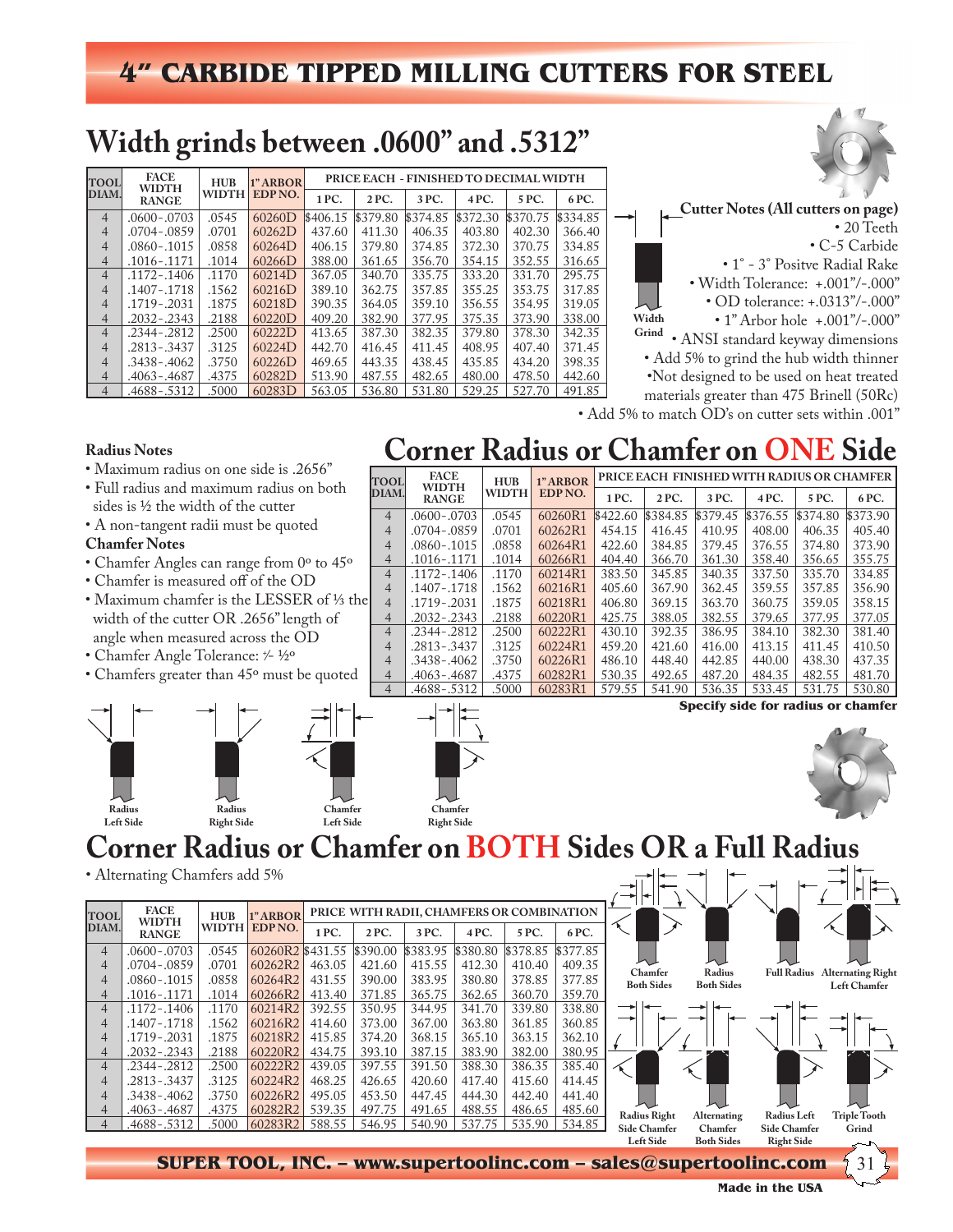# **Width grinds between .0704" and .5312"**

| <b>TOOL</b>    | <b>FACE</b><br><b>WIDTH</b> | <b>HUB</b>   | 1" ARBOR |          | PRICE EACH - FINISHED TO DECIMAL WIDTH |          |          |          |          |
|----------------|-----------------------------|--------------|----------|----------|----------------------------------------|----------|----------|----------|----------|
| DIAM.          | <b>RANGE</b>                | <b>WIDTH</b> | EDP NO.  | 1 PC.    | 2 PC.                                  | 3 PC.    | 4 PC.    | 5 PC.    | 6 PC.    |
| $\overline{5}$ | $.0704 - .0859$             | .0691        | 60268D   | \$526.55 | \$499.70                               | \$494.70 | \$492.00 | \$490.45 | \$453.70 |
| 5              | .0860-.1015                 | .0848        | 60270D   | 529.75   | 502.85                                 | 497.85   | 495.20   | 493.60   | 456.90   |
| 5              | .1016-.1171                 | .1004        | 60272D   | 499.05   | 472.25                                 | 467.20   | 464.50   | 462.95   | 426.30   |
| 5              | .1172-.1406                 | .1160        | 60228D   | 442.50   | 415.65                                 | 410.55   | 407.90   | 406.35   | 369.65   |
| 5              | $.1407 - .1718$             | .1562        | 60230D   | 451.00   | 424.15                                 | 419.10   | 416.45   | 414.90   | 378.15   |
|                | $.1719 - .2031$             | .1875        | 60232D   | 477.60   | 450.70                                 | 445.65   | 443.00   | 441.45   | 404.75   |
| 5              | $.2032 - .2343$             | .2188        | 60234D   | 489.15   | 462.30                                 | 457.10   | 454.50   | 452.95   | 416.25   |
|                | .2344 - .2812               | .2500        | 60236D   | 507.00   | 480.10                                 | 475.05   | 472.45   | 470.90   | 434.15   |
| $\overline{5}$ | $.2813 - .3437$             | .3125        | 60238D   | 544.95   | 518.15                                 | 513.05   | 510.45   | 508.80   | 472.20   |
|                | .3438 - .4062               | .3750        | 60240D   | 583.05   | 556.20                                 | 551.05   | 548.50   | 546.85   | 510.20   |
| 5              | $.4063 - .4687$             | .4375        | 60284D   | 639.75   | 612.85                                 | 607.80   | 605.10   | 603.60   | 566.90   |
|                | .4688-.5312                 | .5000        | 60285D   | 702.75   | 675.80                                 | 670.80   | 668.15   | 666.65   | 629.85   |

**Cutter Notes (All cutters on page)** • 24 Teeth • C-5 Carbide • 1° - 3° Positve Radial Rake • Width Tolerance: +.001"/-.000" • OD tolerance: +.0313"/-.000" • 1" Arbor hole +.001"/-.000" • ANSI standard keyway dimensions • Add 5% to grind the hub width thinner •Not designed to be used on heat treated materials greater than 475 Brinell (50Rc) • Add 5% to match OD's on cutter sets within .001" **Width Grind**

# **Corner Radius or Chamfer on ONE Side**

| <b>TOOL</b>    | <b>FACE</b><br><b>HUB</b><br><b>WIDTH</b> |              | 1" ARBOR            |          |          |          |          | PRICE EACH FINISHED WITH RADIUS OR CHAMFER |          |
|----------------|-------------------------------------------|--------------|---------------------|----------|----------|----------|----------|--------------------------------------------|----------|
| DIAM.          | <b>RANGE</b>                              | <b>WIDTH</b> | EDP <sub>NO</sub> . | 1 PC.    | 2 PC.    | 3 PC.    | 4 PC.    | 5 PC.                                      | 6 PC.    |
| 5 <sup>5</sup> | $.0704 - .0859$                           | .0691        | 60268R1             | \$543.25 | \$504.80 | \$499.20 | \$496.25 | \$494.50                                   | \$493.55 |
|                | $.0860 - .1015$                           | .0848        | 60270R1             | 546.50   | 508.05   | 502.40   | 499.50   | 497.70                                     | 496.75   |
|                | .1016 - .1171                             | .1004        | 60272R1             | 515.80   | 477.30   | 471.70   | 468.75   | 467.10                                     | 466.15   |
|                | .1172 - .1406                             | .1160        | 60228R1             | 459.15   | 420.70   | 415.05   | 412.20   | 410.40                                     | 409.50   |
| 5              | .1407 - .1718                             | .1562        | 60230R1             | 467.70   | 429.25   | 423.65   | 420.70   | 419.00                                     | 418.00   |
|                | .1719 - .2031                             | .1875        | 60232R1             | 494.25   | 455.80   | 450.25   | 447.30   | 445.55                                     | 444.60   |
|                | .2032 - .2343                             | .2188        | 60234R1             | 505.80   | 467.35   | 461.70   | 458.85   | 457.00                                     | 456.10   |
| 5              | $.2344 - .2812$                           | .2500        | 60236R1             | 523.75   | 485.30   | 479.65   | 476.70   | 474.95                                     | 473.95   |
|                | $.2813 - .3437$                           | .3125        | 60238R1             | 561.70   | 523.20   | 517.65   | 514.75   | 512.95                                     | 512.05   |
|                | .3438 - .4062                             | .3750        | 60240R1             | 599.80   | 561.30   | 555.60   | 552.70   | 550.90                                     | 550.05   |
|                | $.4063 - .4687$                           | .4375        | 60284R1             | 656.40   | 618.00   | 612.35   | 609.45   | 607.70                                     | 606.75   |
|                | .4688-.5312                               | .5000        | 60285R1             | 719.40   | 680.95   | 675.30   | 672.40   | 670.70                                     | 669.70   |

#### **Radius Notes**

- Maximum radius on one side is .2656"
- Full radius and maximum radius on both sides is 1/2 the width of the cutter
- A non-tangent radii must be quoted

#### **Chamfer Notes**

- Chamfer Angles can range from 0º to 45º
- Chamfer is measured off of the OD
- Maximum chamfer is the LESSER of 1/3 the width of the cutter OR .2656" length of angle when measured across the OD
- Chamfer Angle Tolerance: ½ ½
- Chamfers greater than 45º must be quoted





**Specify side for radius or chamfer**



# **Corner Radius or Chamfer on BOTH Sides OR a Full Radius**

• Alternating Chamfers add 5%

| <b>TOOL</b>    | <b>FACE</b><br><b>WIDTH</b> | <b>HUB</b>   | 1" ARBOR            |          | PRICE WITH RADII, CHAMFERS OR COMBINATION |          |          |          |          |
|----------------|-----------------------------|--------------|---------------------|----------|-------------------------------------------|----------|----------|----------|----------|
| DIAM.          | <b>RANGE</b>                | <b>WIDTH</b> | EDP <sub>NO</sub> . | 1 PC.    | 2 PC.                                     | 3 PC.    | 4 PC.    | 5 PC.    | 6 PC.    |
| 5              | .0704-.0859                 | .0691        | 60268R2             | \$561.15 | \$515.00                                  | \$508.30 | \$504.80 | \$502.70 | \$501.55 |
| 5              | $.0860 - .1015$             | .0848        | 60270R2             | 564.40   | 518.20                                    | 511.50   | 507.90   | 505.80   | 504.75   |
| 5              | .1016-.1171                 | .1004        | 60272R2             | 533.70   | 487.55                                    | 480.80   | 477.25   | 475.15   | 474.05   |
| 5              | $.1172 - .1406$             | .1160        | 60228R2             | 477.10   | 430.90                                    | 424.20   | 420.65   | 418.55   | 417.45   |
| 5              | $.1407 - .1718$             | .1562        | 60230R2             | 485.60   | 439.50                                    | 432.75   | 429.20   | 427.10   | 426.00   |
| 5              | .1719 - .2031               | .1875        | 60232R2             | 512.20   | 466.05                                    | 459.25   | 455.80   | 453.70   | 452.50   |
| 5              | .2032-.2343                 | .2188        | 60234R2             | 523.75   | 477.60                                    | 470.90   | 467.30   | 465.20   | 464.00   |
| 5              | .2344-.2812                 | .2500        | 60236R2             | 541.60   | 495.45                                    | 488.70   | 485.25   | 483.10   | 481.95   |
| $\overline{5}$ | $.2813 - .3437$             | .3125        | 60238R2             | 579.65   | 533.45                                    | 526.70   | 523.15   | 521.10   | 519.95   |
| 5              | .3438-.4062                 | .3750        | 60240R2             | 617.60   | 571.50                                    | 564.75   | 561.20   | 559.10   | 558.00   |
| 5              | .4063-.4687                 | .4375        | 60284R2             | 674.35   | 628.25                                    | 621.45   | 617.90   | 615.75   | 614.70   |
| 5              | .4688-.5312                 | .5000        | 60285R2             | 737.30   | 691.20                                    | 684.40   | 680.90   | 678.85   | 677.70   |





**SUPER TOOL, INC. – Phone 800-237-1395 – Fax 941-756-6480**